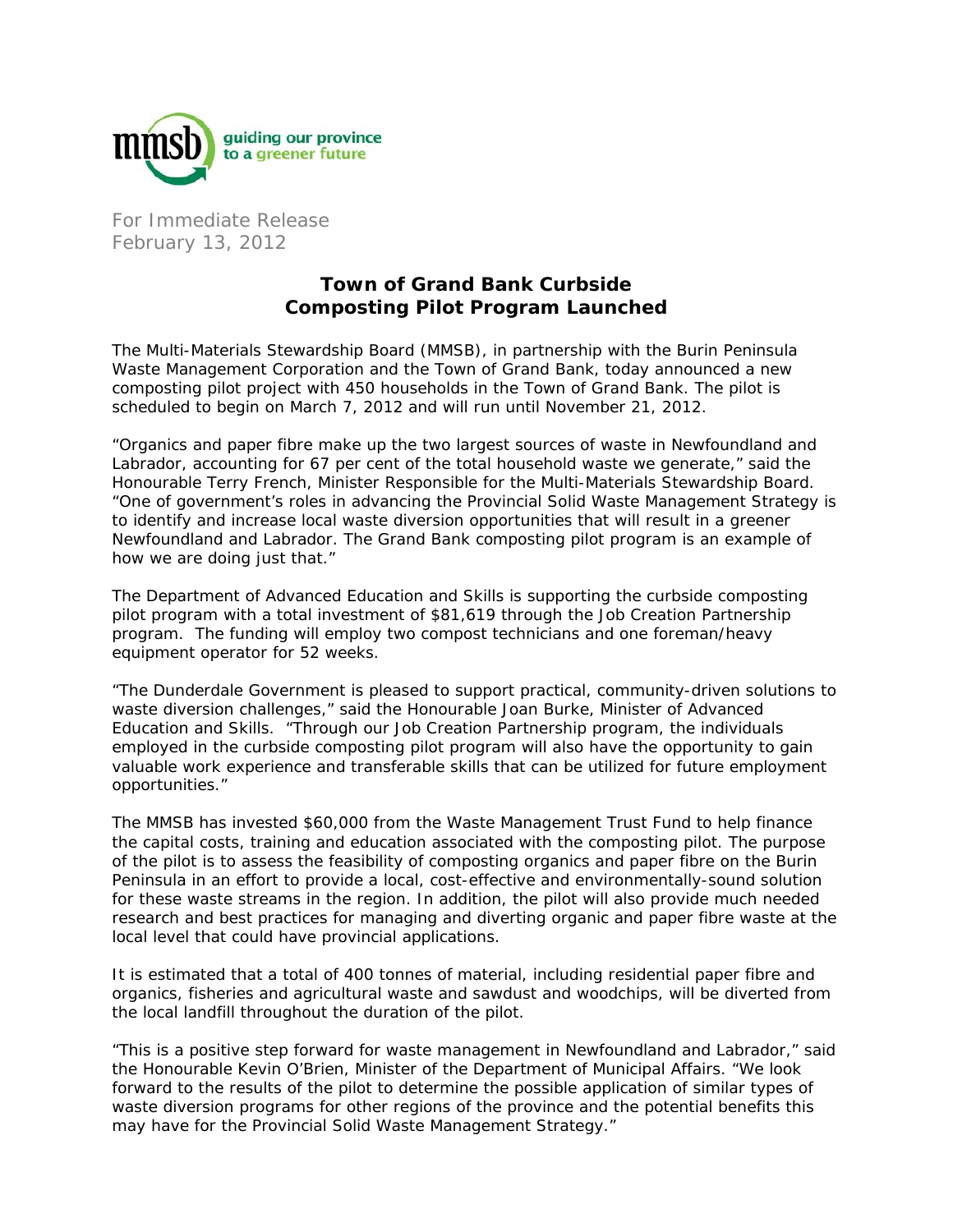Households on the Wednesday garbage collection route will separate their organic waste and paper fibre from the rest of their garbage before putting it to the curb for collection. The organic and paper fibre waste will be collected, along with regular garbage, but unloaded at a separate composting area located at the Fortune/Grand Bank landfill site. At the composting site, the organics and paper fibre will be de-bagged, inspected and mixed before being placed in one of three composting windrows.

"This is an exciting pilot for the Town of Grand Bank and the Burin Peninsula as a whole," said the Honourable Darin King, MHA, District of Grand Bank and Minister of Fisheries and Aquaculture. "We have a real opportunity to change how we manage waste in our region that will not only help the environment but could also save taxpayers money. I am sure residents will embrace the pilot to the fullest and make it a success."

The Burin Peninsula Waste Management Corporation will provide each participating household with the supplies necessary to participate in the pilot including a kitchen container (for collecting food scraps), compostable plastic bags (for lining kitchen containers), transparent green bags (for collecting paper and cardboard), and yard waste stickers (for labeling yard waste bags).

"We are happy to be partnering with the MMSB on this very exciting initiative for the Burin Peninsula," said Joe Pittman, General Manager, Burin Peninsula Waste Management Corporation. "We are looking forward to starting the pilot and moving forward with the study."

Mayor Darrelle Lafosse stated that Grand Bank is pleased to be the first community in the province to be involved in a pilot of this nature.

"The Town of Grand Bank thanks the MMSB and all the other partners that helped make this project a reality," said Mayor Lafosse. "Our residents are committed to the environment and we are pleased to be the first community in the province to launch a composting pilot of this nature."

To learn more about this pilot, visit www.burinpenwaste.com or contact Joe Pittman at the Burin Peninsula Waste Management Corporation office at 709-891-1717 or info@burinpenwaste.com

The MMSB is a Crown agency that reports to the Minister of Environment and Conservation. The MMSB supports modern waste management practices in the province, with a particular focus on waste diversion, recycling and public education, in order to ensure a clean and healthy environment throughout Newfoundland and Labrador.

Media contacts: Melony O'Neill Director of Communications Department of Environment and Conservation 709-729-2575, 689-0928 moneill@gov.nl.ca

John Tompkins Director of Communications -30-

Cara Pike Director of Communications **MMSB** 709-757-3696, 709-689-4795 cpike@mmsb.nl.ca

Ken Morrissey Director of Communications